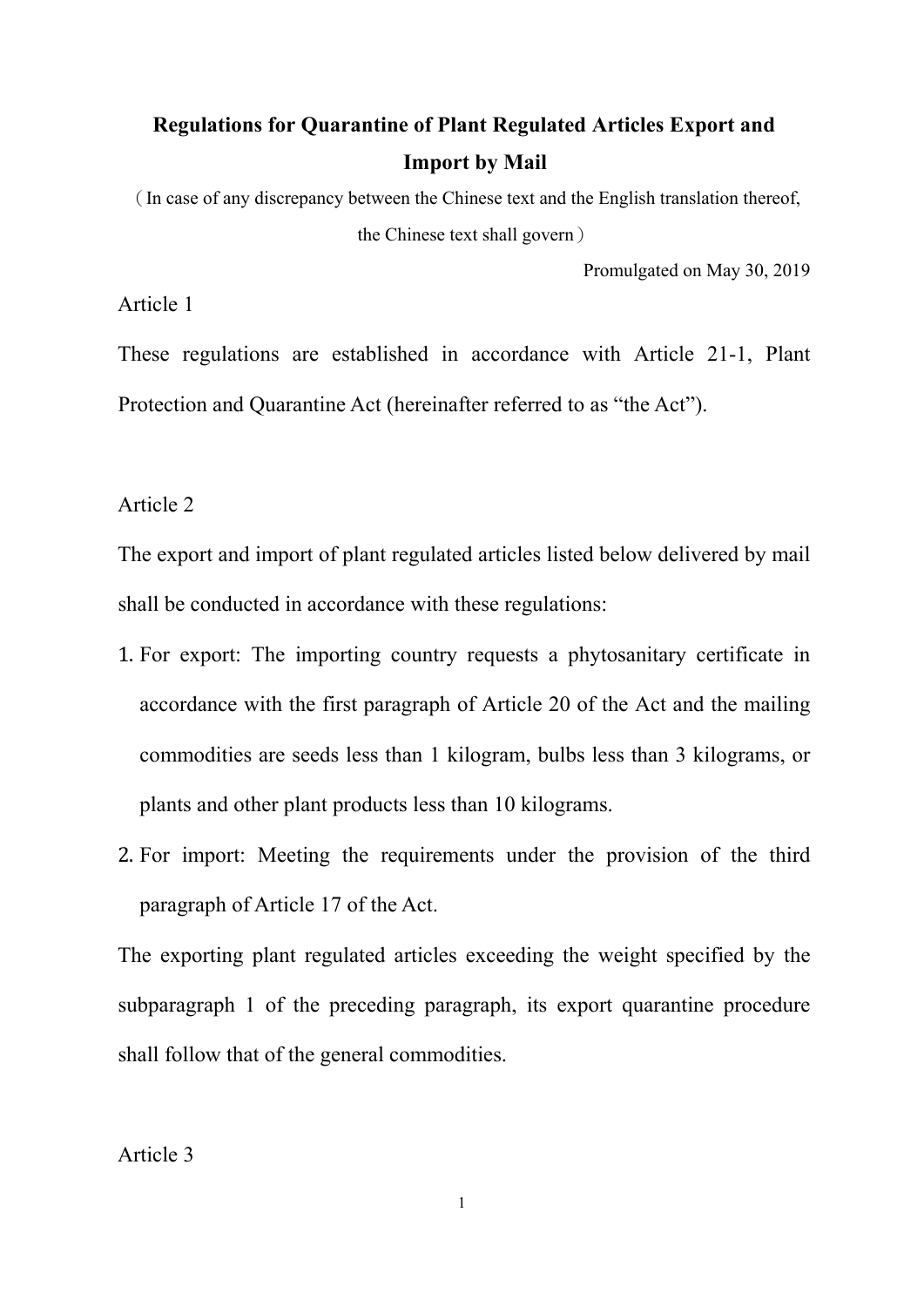To apply for an export phytosanitary certificate in accordance with the first paragraph of Article 20 of the Act, the sender shall complete an application form, enclose identification documents, and prepare plant regulated articles to file a quarantine application with the plant quarantine authority with jurisdiction over the recipient's location before export.

If the quarantine result of the plant regulated articles by the plant quarantine authority with jurisdiction over the recipient's location under the preceding paragraph does not show any pest infestation and if the requirements of the importing country are satisfied, the plant quarantine authority with jurisdiction over the recipient's location will issue a quarantine tag. However, if any of the following conditions applies, an export phytosanitary certificate for export may be issued:

1. The importing country requests the issuance of a phytosanitary certificates.

2. The importing country requests a declaration of quarantine requirements.

3. The importing country requests a declaration about quarantine treatment. If the information in the application form of the first paragraph is incomplete, the plant quarantine authority with jurisdiction over the recipient's location shall notify the sender to make supplemental submission before the deadline. If the supplemental submission is not made before the deadline, or if the information remains incomplete after supplemental submission, the application will not be processed.

2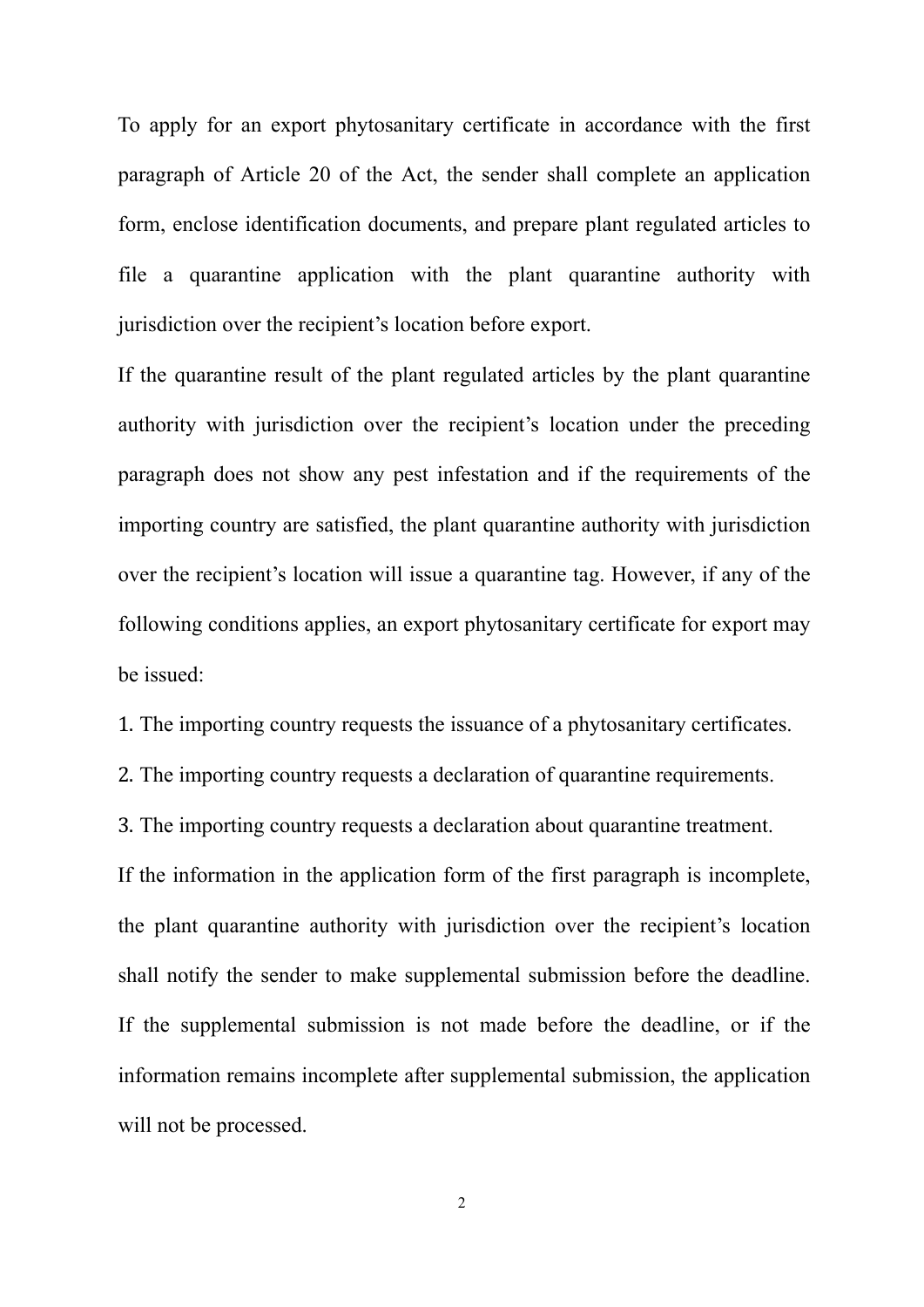#### Article 4

For importing plant regulated articles by mail in accordance with the proviso of the subparagraph 2 of the third paragraph of Article 17 of the Act, the recipient shall complete an application form and submit the application for approval of import with the plant quarantine authority with jurisdiction over the recipient's location.

If the information in the application form of the preceding paragraph is incomplete, the plant quarantine authority with jurisdiction over the recipient's location shall notify the recipient to make supplemental submission before the deadline. If the supplemental submission is not made before the deadline, or if the information remains incomplete after supplemental submission, the application will not be processed.

Only after the plant quarantine authority with jurisdiction over the recipient's location reviews, approves, and issues an import permit for the plant regulated articles mentioned in the first paragraph to be imported may the recipient import or notify the sender to export the plant regulated articles by mail in accordance with the approval details.

Within the validity period of one year of the import permit from the date of issuance, the recipient may import or notify the sender to export the plant regulated articles by mail in accordance with the approval details multiple times during the validity period. After the validity period expires, the recipient shall file a new application in accordance with the first paragraph.

3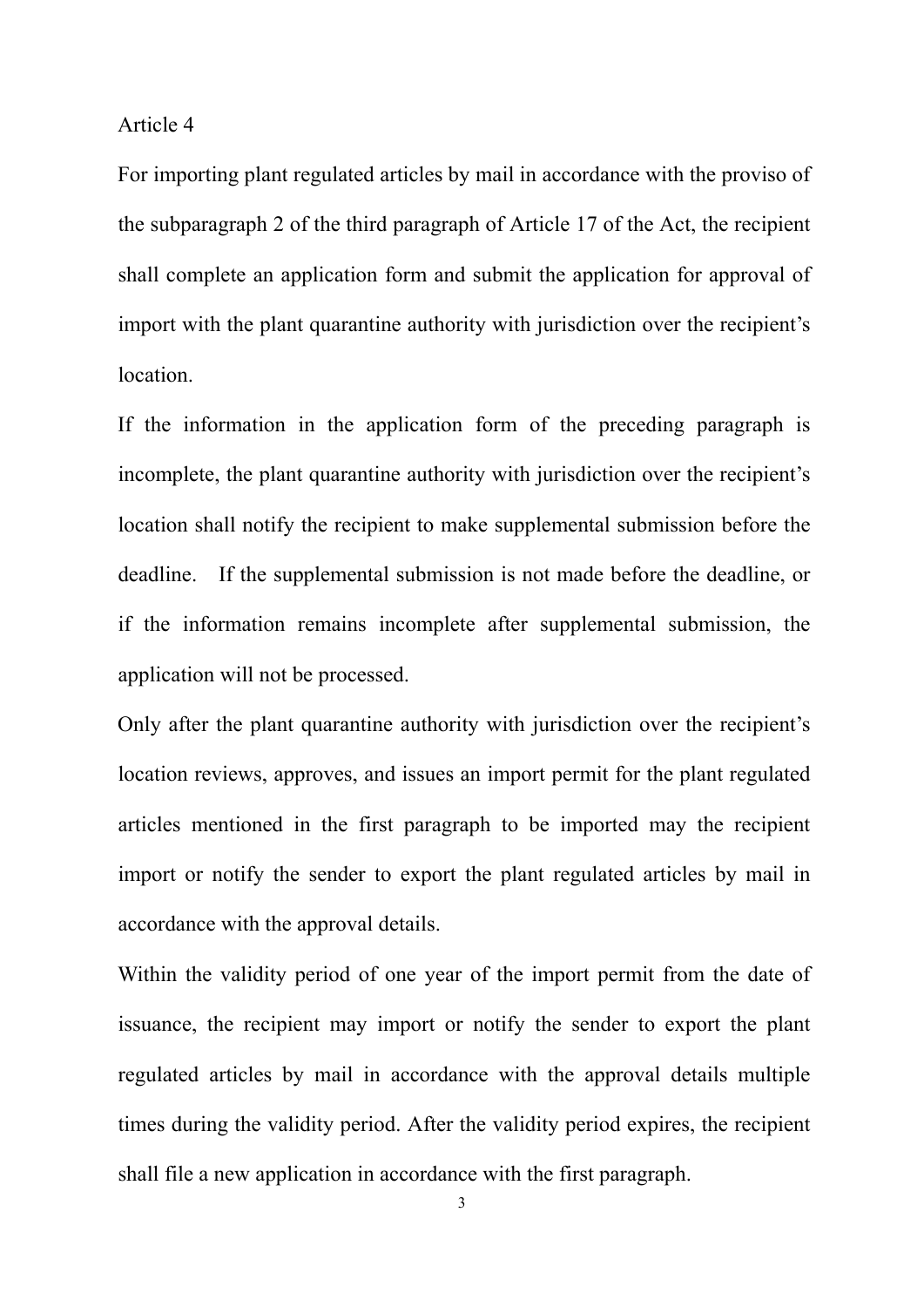## Article 5

For plant regulated articles imported by mail in accordance with the provisos of the third paragraph of Article 17 of the Act, the names of the contents shall be clearly specified on the packaging.

When an import permit is acquired in accordance with the preceding article, the import permit document must be attached to the package.

# Article 6

Plant regulated articles imported by mail can only be imported after an on-site quarantine inspection by the plant quarantine authority with jurisdiction over the recipient's location in compliance with the requirements of the provisos of the third paragraph of Article 17 of the Act. If the requirements are not satisfied, the plant regulated articles will be reshipped or destroyed, and the plant quarantine authority with jurisdiction over the recipient's location will complete a notification and notify the recipient.

For plant regulated articles that may be imported by mail in accordance with the preceding paragraph, the postal authority will cooperate with the plant quarantine authority with jurisdiction over the recipient's location and notify the recipient to file a quarantine application with the authority. The recipient shall complete an application form on a batch by batch basis and enclose identification documents to file a quarantine application with the plant